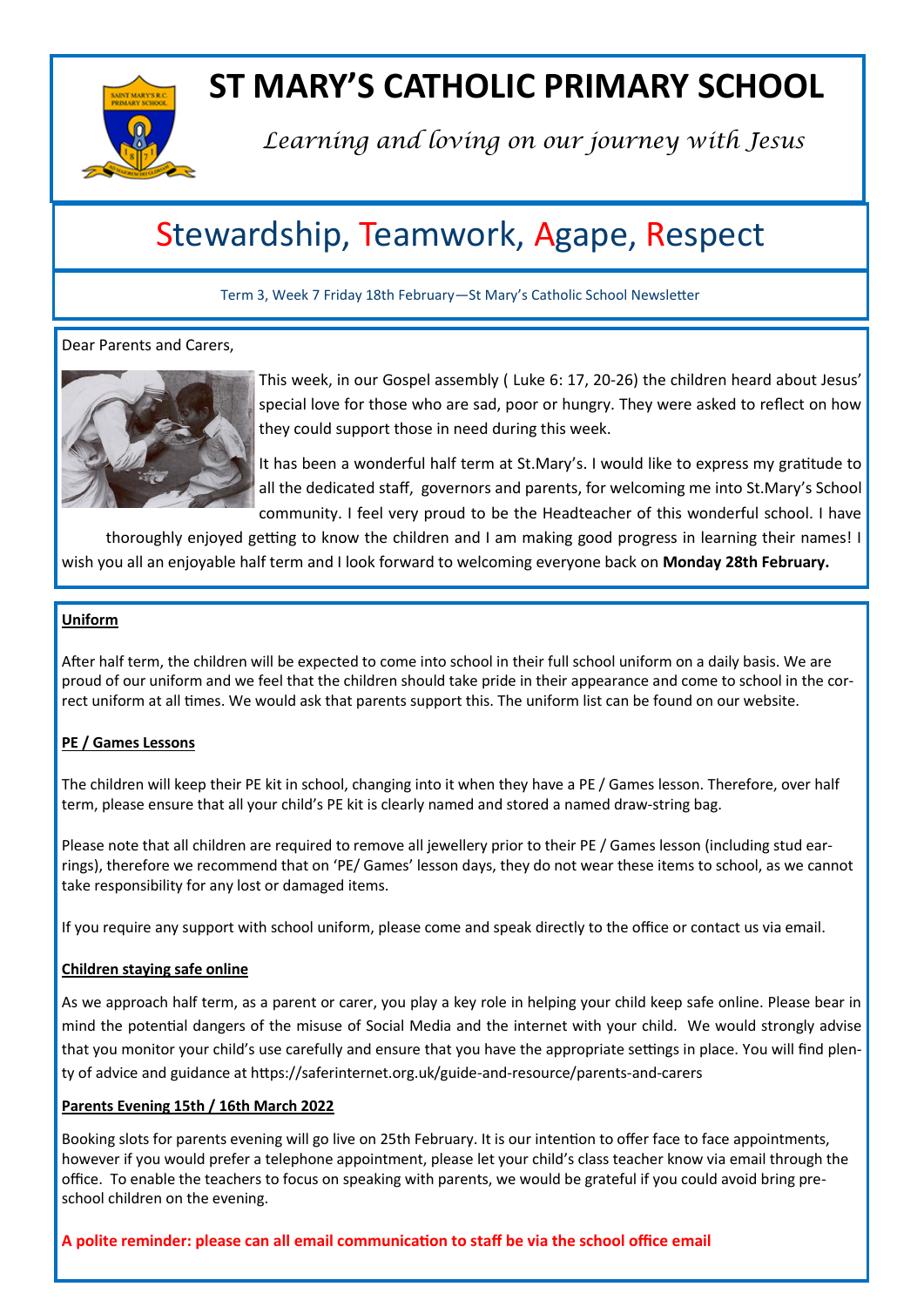# **Sports Round up from Mrs Weller**

# **Real Leaders**

Two Friday's ago, I had the pleasure of spending the day with our twelve new Real Leaders. We all had training from Rupert Nobes, our Real PE tutor. The children have begun a leadership programme which will help them develop the skills needed to guide, motivate & inspire younger children at St Mary's. Rupert was so impressed with our Real Leaders & we look forward to continuing the leadership coaching in school.

Congratulations to the following children in Year 5 on their new role: Zachary, Maja, Harry, Danny, Bobby, Lilly, Joanna, Valentina, Scarlett, Grace, Max and Zuzanna.





# **Year 5/6 Stingers Netball**

On Wednesday, a team of 8 girls played their first matches of the year! Sadly, due to Covid, we have not played as much netball as we would have liked over the past couple of years. Despite this, the girls played brilliantly and improved so much with each match. They showed excellent team spirit and we thoroughly enjoyed our morning of netball. We look forward to more friendly matches next term! Thank you, Mrs Kaci, for helping to supervise.



# **Virtual School Games**

We have ensured all our children can access competition in school this term through the Virtual School Games. KS2 took part in the Winter Olympic Challenge and KS1 took part in the Dynamic Dinosaur Challenge with excellent results!

• KS1 Spirit of the Games Award for achieving more than 50% participation in this key stage – brilliant work with 98%!!

- KS2 Spirit of the Games Award for achieving more than 50% participation in this key stage
- 2nd Place in Berkshire Year 3/4 Winter Olympics amazing!